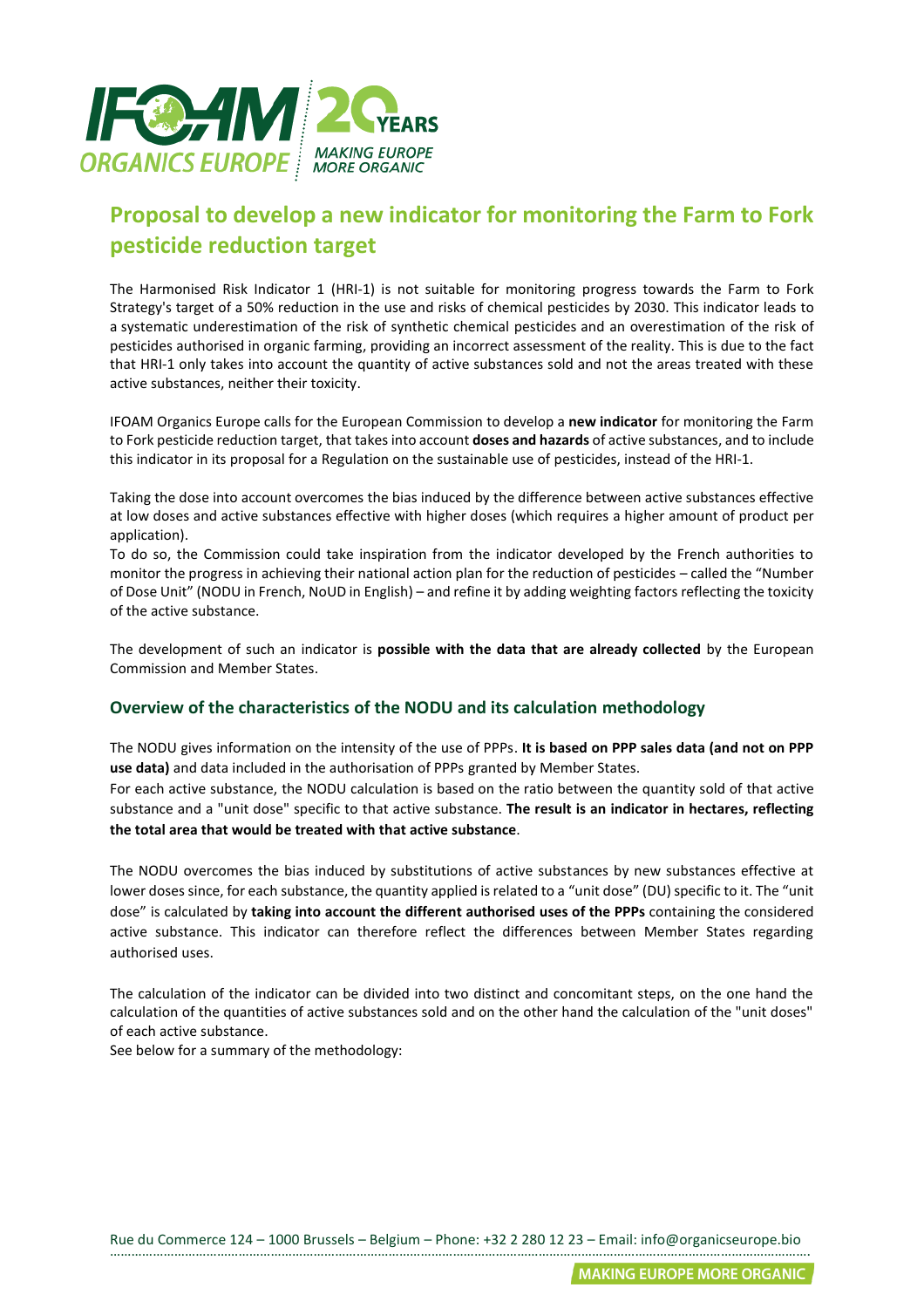

See detailed methodology in Annex.

## **What data is needed?**

| <b>Step</b>  | <b>Data</b>                                                                              | <b>Availability</b>                                                                                                                                                                                                                                                                                                                                                                                                        |
|--------------|------------------------------------------------------------------------------------------|----------------------------------------------------------------------------------------------------------------------------------------------------------------------------------------------------------------------------------------------------------------------------------------------------------------------------------------------------------------------------------------------------------------------------|
| $\mathbf{1}$ | Quantity of PPP sold<br>annually                                                         | At Member State level<br>Authorisation holders shall provide the competent authorities of the<br>Member States with all data relating to the volume of sales of plant<br>protection products in accordance with Community legislation<br>concerning statistics on plant protection products (article 67(3) of<br>Regulation 1107/2009).                                                                                    |
|              |                                                                                          | At EU level<br>Eurostat database on pesticide sales.                                                                                                                                                                                                                                                                                                                                                                       |
| 1&2          | Composition of PPP (name<br>and amount of each active<br>substance which it<br>contains) | <b>At Member State level</b><br>Member States are required to keep this information electronically<br>available to the public (article 57(1)(d) of Regulation 1107/2009).                                                                                                                                                                                                                                                  |
| 3            | Authorised uses and<br>application rates                                                 | At Member State level<br>Authorised uses and corresponding application rates are defined in<br>the authorisation granted by Member States for placing the plant<br>protection product on the market.<br>At EU level<br>In the Plant Protection Products Application Management System<br>(PPPAMS), as all authorisations of PPPs issued by EU countries are<br>stored in the system and made available through a database. |
| 5            | Cultivated area for each<br>crop                                                         | At EU level<br>Eurostat database on crop production per area.                                                                                                                                                                                                                                                                                                                                                              |

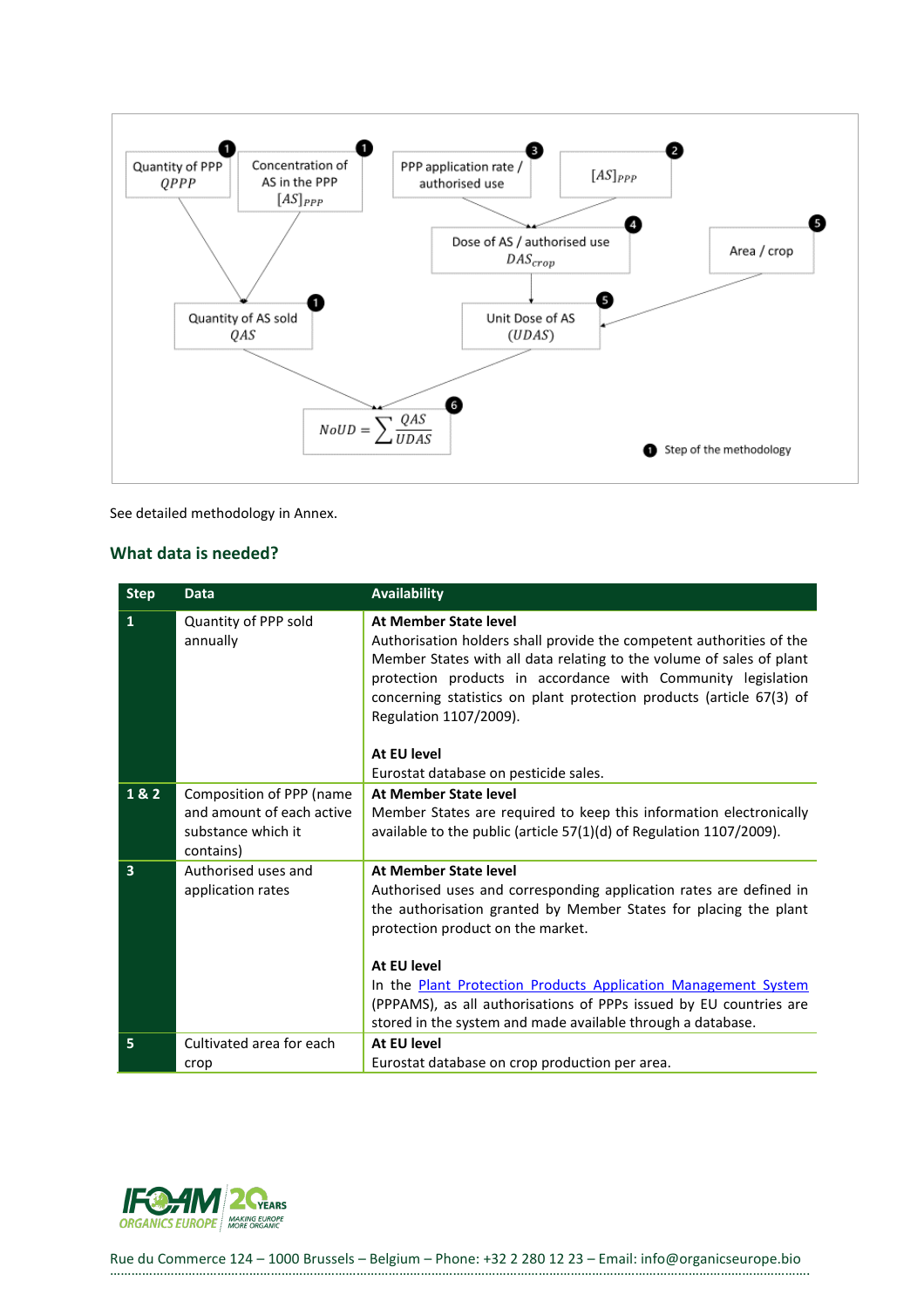





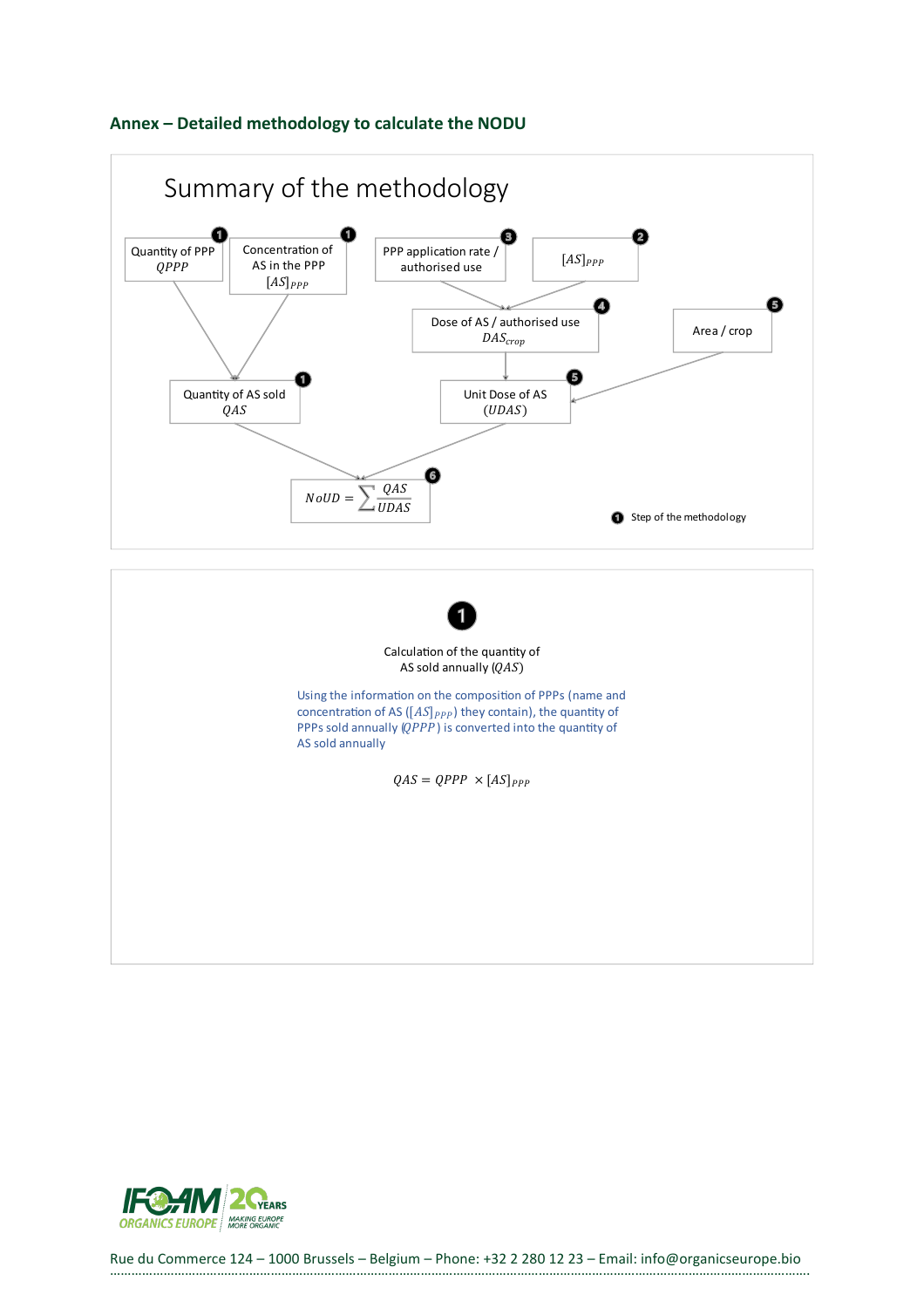| List the PPPs containing the AS,<br>indicating the amount of AS they<br>contain | List the authorised uses for each PPP<br>and corresponding application rates |                       |
|---------------------------------------------------------------------------------|------------------------------------------------------------------------------|-----------------------|
|                                                                                 | <b>Authorised use</b>                                                        | Max. application rate |
|                                                                                 | Crop 1                                                                       | X kg/ha               |
| PPP <sub>a</sub><br>Concentration of AS = [AS]a                                 | Crop 2                                                                       | Y kg/ha               |
|                                                                                 | <b>Authorised use</b>                                                        | Max. application rate |
| PPP <sub>b</sub><br>Concentration of AS = [AS]b                                 | Crop 1                                                                       | X kg/ha               |
|                                                                                 | Crop 3                                                                       | W kg/ha               |
| PPP <sub>c</sub>                                                                | <b>Authorised use</b>                                                        | Max. application rate |
| Concentration of $AS = [AS]c$                                                   | Crop 1                                                                       | U kg/ha               |
|                                                                                 | Crop 2                                                                       | Y kg/ha               |
|                                                                                 | Crop 3                                                                       | Z kg/ha               |



Calculation of the dose of AS for each authorised use  $\left(DAS_{crop}\right)$ 

Dose of AS for use on crop X Ξ

Example: Calculation of the Dose of AS for use on Crop  $1 = DAS_{crop1}$ 

PPP a :  $X \times [AS]a = V1$ PPP b :  $X \times \overline{[}AS\overline{]}b = \sqrt{2}$ PPP c:  $U \times [AS]c = V3$ When several PPPs are authorised for the same use at 

Where V3 is the maximum value, so V3 =  $\textit{DAS}_{\textit{crop1}}$  (in kg/ha)